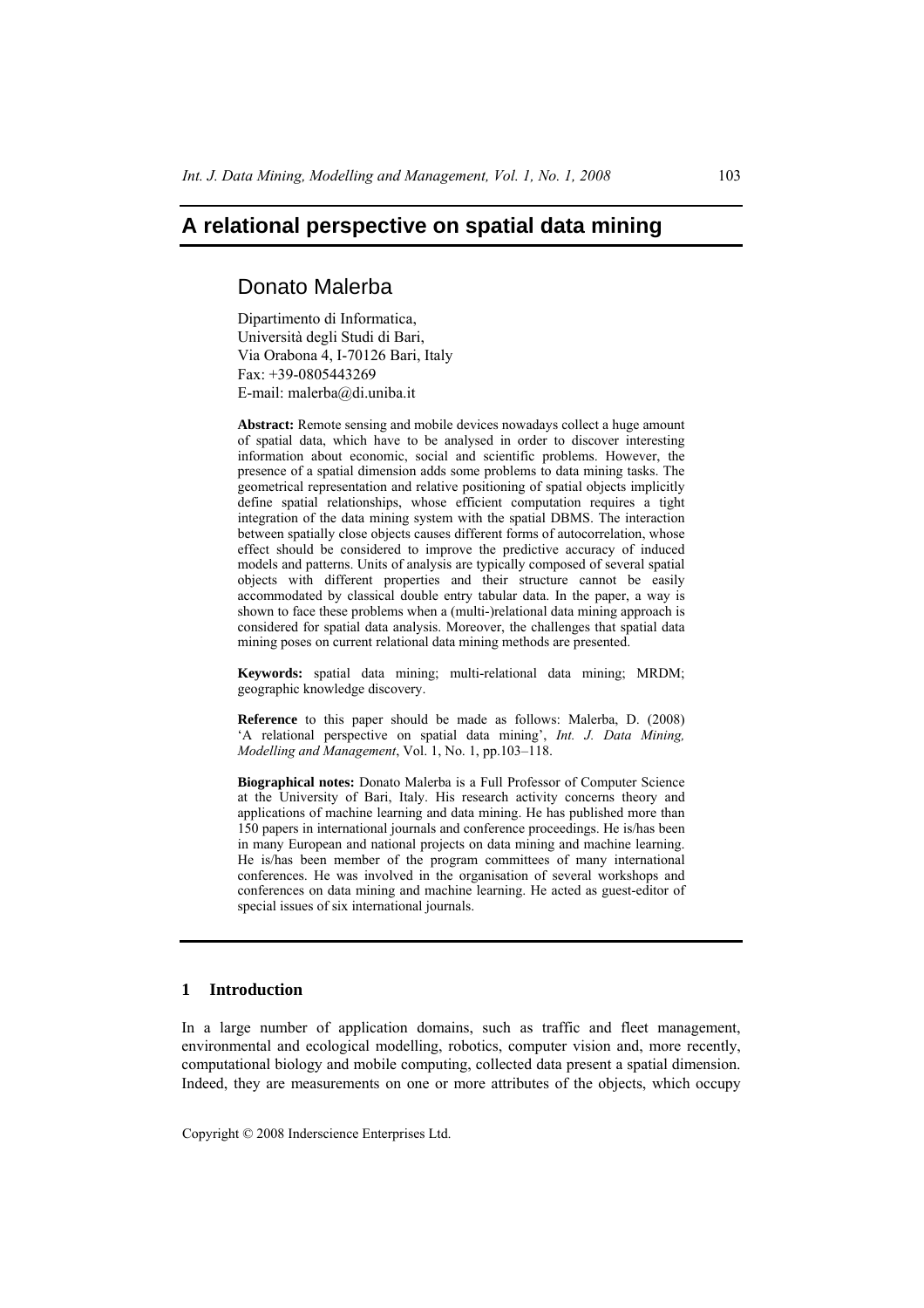specific locations. These (spatial) objects are characterised by a geometry (e.g., a line or an area) which is formulated by means of a reference system. This geometry implicitly defines both spatial properties, such as orientation, and spatial relationships of a different nature, such as topological (e.g., intersects), distance or direction (e.g., north-of) relations. A 'geographical' object represents a special case of a spatial object whose relative position is specified with respect to the physical earth.

Studies in spatial data structures (Güting, 1994), spatial reasoning (Egenhofer and Fransoza, 1991) and computational geometry (Preparata and Shamos, 1985) have paved the way for the investigation of 'spatial data mining', which is related to the extraction of interesting and useful but implicit spatial patterns (Koperski et al., 1996). A spatial pattern expresses a spatial relationship among (spatial) objects and can take different forms, such as classification rules, association rules, regression models, clusters and trends.

Spatial data mining has received considerable attention in the recent years (Roddick and Spiliopoulou, 1999; Roddick et al., 2001). However, most of the works in this area are simple adaptations of conventional data mining tools and techniques, which do not recognise the uniqueness of the spatial dimension. Unfortunately, conventional data mining algorithms perform poorly on spatial data since they are based on the assumption that data samples are independently generated. Moreover, they generally use very simple representations of spatial objects and spatial relationships (Buttenfield et al., 2000). The former are uniformly represented as vectors of common features, which do not suitably express the diversity of spatial objects. The latter are often limited to Euclidean distances, although the spatial dependency can also manifest itself across non-Euclidean distances, topological and directional relationships. Han et al. (2001) review many spatial clustering algorithms, which deal with points in a d-dimensional space and consider only one spatial relationship, the distance. A similar considerations also applies to other tasks, such as spatial regression and outlier detection (Gao et al., 2006; Shekhar et al., 2001).

In the recent years, we are also assisting to a growing attention for a class of data mining algorithms, known as multi-relational (or simply relational), which operate on data scattered through multiple tables (relations) of a relational database and discover relational patterns that involve multiple relations and are typically stated in a more expressive language (e.g., predicate calculus and SQL) than patterns defined on a single data table. Many data mining tasks (e.g., classification, clustering, association analysis) have already been adapted to a multi-relational setting.

In this position paper we argue that the multi-relational setting is the most suitable for spatial data mining problems, since it can deal with the heterogeneity of spatial objects, it can distinguish their different role (reference or task-relevant), it can naturally represent a large variety of spatial relationships among objects and it can accommodate different forms of spatial autocorrelation. We also mention the most significant attempts to design multi-relational data mining (MRDM) systems, which discover relational patterns from spatial data, we illustrate the many challenges that must be overcome, and issues that must be resolved before the relational approach can be effectively applied to spatial data.

The paper is organised as follows. Peculiar issues of spatial data mining tasks are introduced in the next section, and then, based on these considerations, the multi-relational approach to spatial data mining is motivated in Section 3. Section 4 closes with some open problems and a list of challenges for researchers interested in developing MRDM methods for the analysis of spatial data.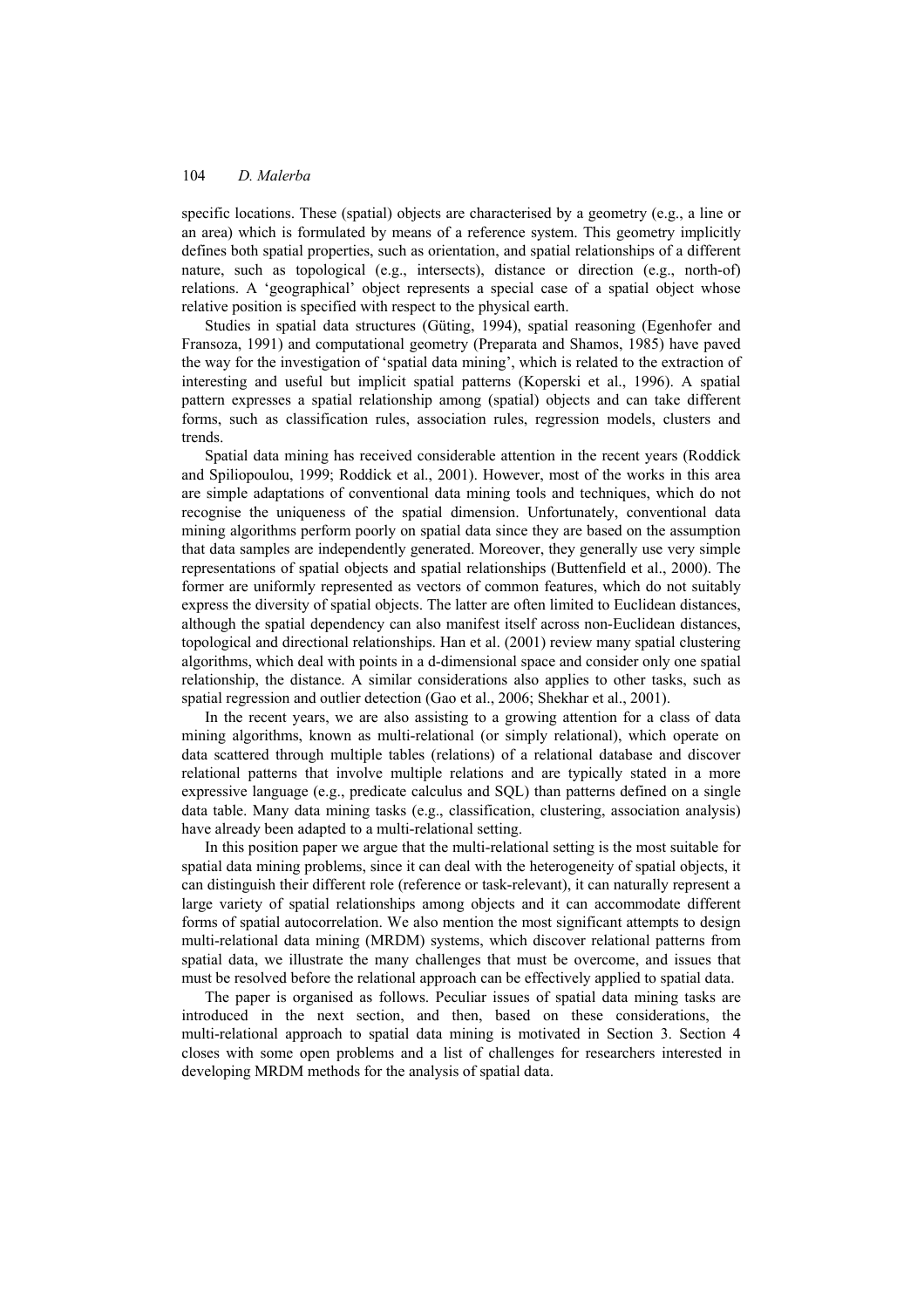## **2 What is special about spatial data mining**

In this section, the four main issues that characterise spatial data mining tasks are reported.

#### *2.1 Spatial information modelling*

At the 'conceptual' level, the two main approaches to modelling spatial information are 'field-based' and 'object-based' (Shekhar and Chawla, 2003). In field-based models, the world is seen as a continuous surface over which features vary. Spatial variation is defined by a number of field functions, of the form:

 $f: R^n \mapsto \textit{Attribute domain}.$ 

The elevation, precipitation or temperatures of a given geographic area are three examples of field functions. Interactions between spatial objects are defined by combining field functions with field operators, such as addition and composition:

$$
f+g: x \to f(x)+g(x)
$$
 (addition),  
 $f \circ g: x \to f(g(x))$  (composition).

In object-based modelling, the world is seen as a surface littered with distinct, identifiable and relevant objects which can be zero-dimensional (or punctual), one-dimensional (or linear) or two-dimensional (or surfacic).<sup>1</sup> Interactions between spatial objects are described by means of topological, directional and distance-based operators.

The formulation of a spatial data mining must consider the representation of the spatial information at the 'logical' level. Two types of data structures have been reported in the literature: 'tessellation' and 'vector' (Laurini and Thompson, 1992). The tessellation model partitions the space into a number of cells, each of which is associated with a value of a given attribute. No variation is assumed within a cell and values correspond to some aggregate function (e.g., average) computed on original values in the cell. A grid of square cells is a special tessellation model called 'raster'. In the vector model, the geometry is represented by a vector of coordinates, which define points, lines or polygons. The tessellation and vector models can be equally used to represent spatial information modelled by either field-functions or spatial objects at the conceptual level (see Figure 1). The tessellation model is simple and frequently used (e.g., in remote sensing), nevertheless, it requires large storage capabilities, the operations on objects are time-consuming and the geometry of a spatial object is imprecise. The vector model is a concise and precise representation, easy to scale (although some spatial operations, such as intersection, remain computationally demanding) and is well supported by spatial database management systems (DBMS). Henceforth, we will refer to the vector model as the logical model adopted for the representation of spatial information. In particular, we assume that a field function or a spatial object is represented by one or more tuples of a 'layer', that is, a database relation  $R_i$  with a number of elementary attributes  $A_1^i, \ldots, A_{m_i}^i$ 

and possibly a geometry attribute *G* represented in the vector mode. A spatial pattern, which expresses the interaction among spatial objects, will be defined by means of topological, directional and distance-based relationships.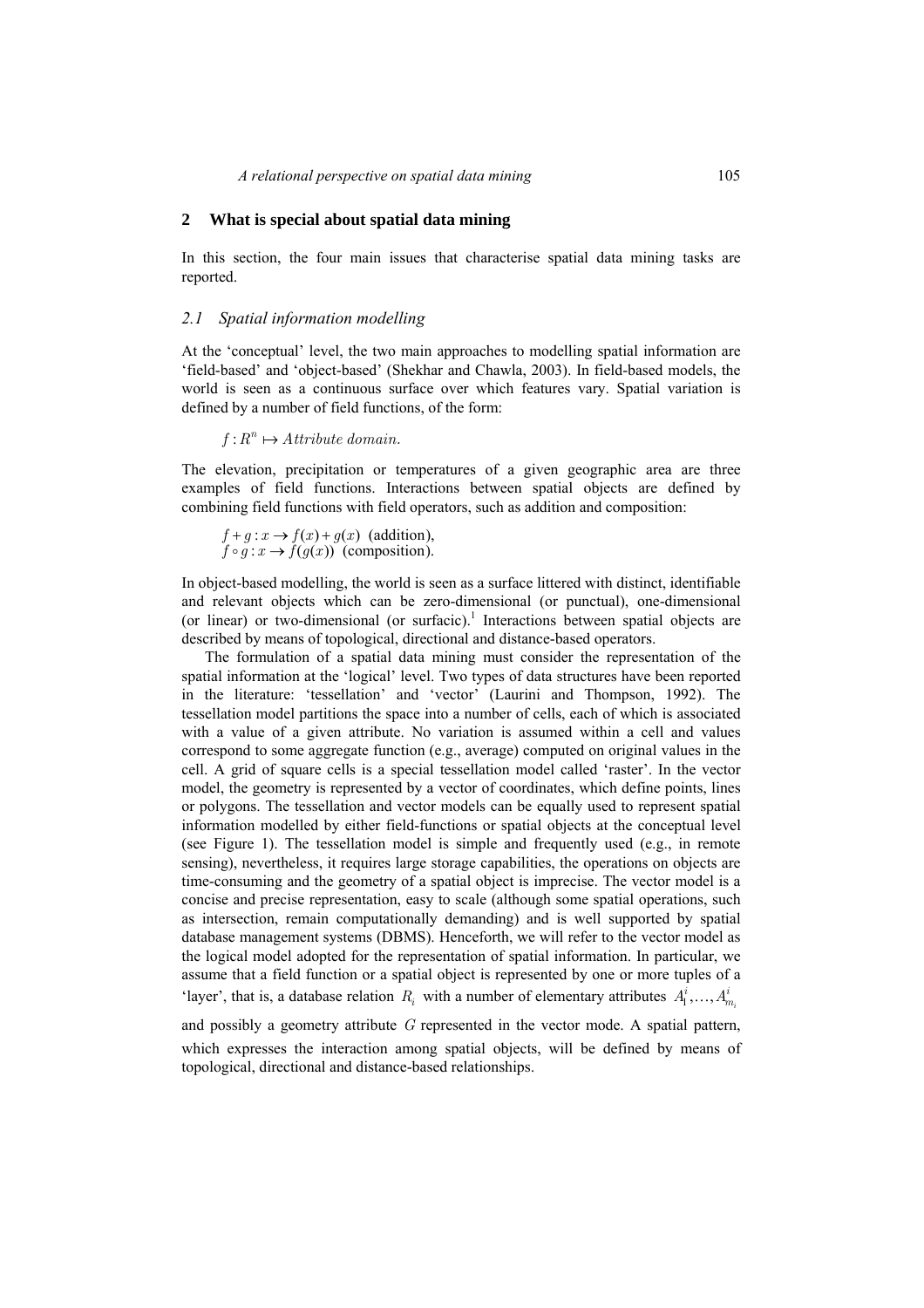

**Figure 1** (a) Field-based data represented in tessellation mode (b) object-based data represented in tessellation mode (c) field-based data represented in vector mode (d) object-based data represented in vector mode (see online version for colours)

# *2.2 Heterogeneity of spatial objects*

Spatial patterns often describe interactions between objects of different types, such as a town and a highway. In spatial databases, objects of different types are organised in separate layers, each of which has a distinct set of attributes. For instance, a town can be described in terms of economic and demographic factors, as well as a polygon corresponding to its administrative boundary, while a highway is described by the average speed limit, traffic and driving safety conditions, as well as a polyline corresponding to its path. To deal with object heterogeneity in spatial patterns, the design of a spatial data mining method should not be strictly bound to process objects in one specific layer.

# *2.3 The implicit definition of spatial relationships among objects*

Spatial objects have a locational property, which implicitly defines several spatial relationships between objects. Topological relationships are invariant under homomorphisms, such as rotation, translation and scaling. Their semantics is precisely defined by means of the nine-intersection model proposed by Egenhofer and Franzosa (1991). The distance between two points is typically computed according to the Euclidean metric, while the distance between two geometries (e.g., two areas) is defined by some aggregate function (e.g., the minimum distance between two points of the areas). Distance relationships can be non-metric, especially when they are defined on the basis of a cost function which is not symmetric (e.g., the drive time). Directional relations can be expressed by the angle formed by two points with respect to the origin of the reference system or by an extension of Allen's interval algebra, which is based on projection lines (Mukerjee and Joe, 1990). In a spatial database, implicit binary spatial relationships correspond to spatial joins  $R_i \bowtie_{\theta} R_j$  between two layers  $R_i$  and  $R_j$ , where  $\theta$  is a binary predicate (e.g., 'intersects', 'contains', 'northwest', 'adjacent') evaluated on the geometry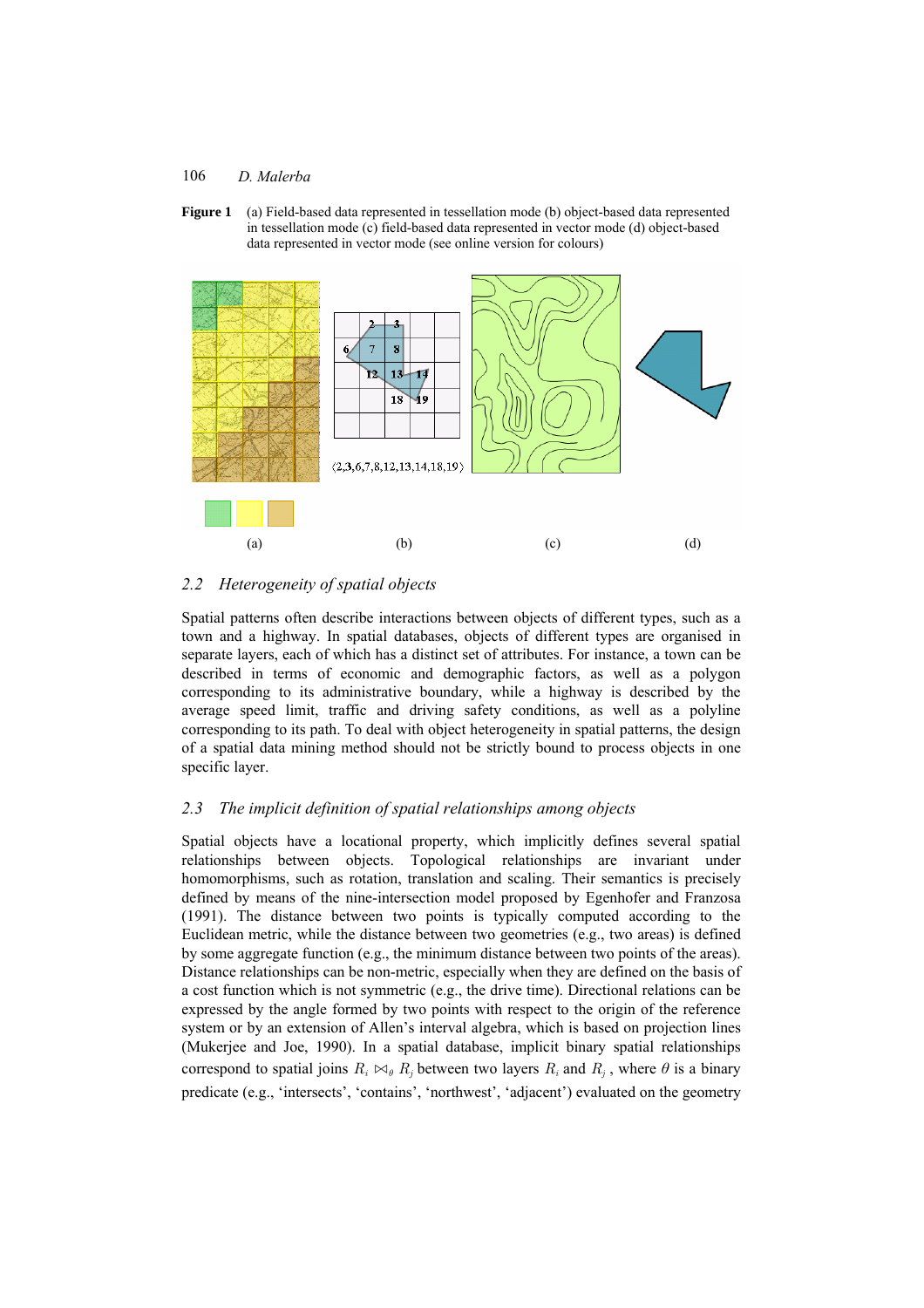attributes  $G_i$  and  $G_j$  of the two layers (Shekhar and Chawla, 2003). The relational nature of spatial patterns makes the computation of these spatial joins crucial for the development of effective and efficient data analysis methods. To complicate matters, the data analyst is generally interested in spatial patterns where object interactions are abstracted from the geometry of involved spatial objects (e.g., a river crosses a city, whatever the geometric representations of rivers and cities are).

### *2.4 Spatial autocorrelation*

By picturing the spatial variation of some observed variables in a map, we may observe regions where the distribution of values is smoothly continuous with some boundaries possibly marked by sharp discontinuities. In this case, a variable is correlated with itself through space. Formally, spatial autocorrelation is defined as the property of random variables taking values, at pairs of locations a certain distance apart, that are more similar (positive autocorrelation) or less similar (negative autocorrelation) than expected for randomly associated pairs of observations (Legendre, 1993). Informally, spatial positive (negative) autocorrelation occurs when the values of a given property are highly uniform (different) among similar spatial objects in the neighbourhood. In geography, spatial autocorrelation is justified by Tobler's (1970) first law of geography, according to which 'everything is related to everything else, but near things are more related than distant things'. However, spatial autocorrelation occurs in many other disparate fields, such as sociology (e.g., social relations affect social influence), web mining (e.g., hyperlinked web pages typically share the same topic) and bioinformatics (e.g., proteins located in the same place in a cell are more likely to share the same function than randomly selected proteins). In statistics, spatial autocorrelation is divided into two primary types: spatial error (correlations across space in the error term), and spatial lag (the dependent variable in space  $i$  is affected by the independent variables in space  $i$ , as well as those, dependent or independent, in space  $j$ ). Most statistical models are based on the assumption that the values of observations in each sample are independent of one another, but spatial autocorrelation (or spatial dependence, as it is typically called in statistics) clearly indicates a violation of this assumption. As observed by LeSage and Pace (2001), 'anyone seriously interested in prediction when the sample data exhibit spatial dependence should consider a spatial model', since this can take into account different forms of spatial autocorrelation. In addition to predictive data mining tasks, this consideration can also be applied to descriptive tasks, such as spatial clustering or spatial association rule discovery. More in general, the analysis of spatial autocorrelation is crucial and it can be fundamental for building a spatial component into (statistical) models for spatial data. The inappropriate treatment of sample data with spatial dependence could obfuscate important insights and observed patterns may even be inverted when spatial autocorrelation is ignored (Kühn, 2007).

### *2.5 Limits of current solutions*

Traditional data mining algorithms do not offer adequate solutions to all these issues. They do not deal with spatial data characterised by geometry, do not handle observations of different types, do not naturally represent spatial relationships between observations nor take them into account when mining patterns.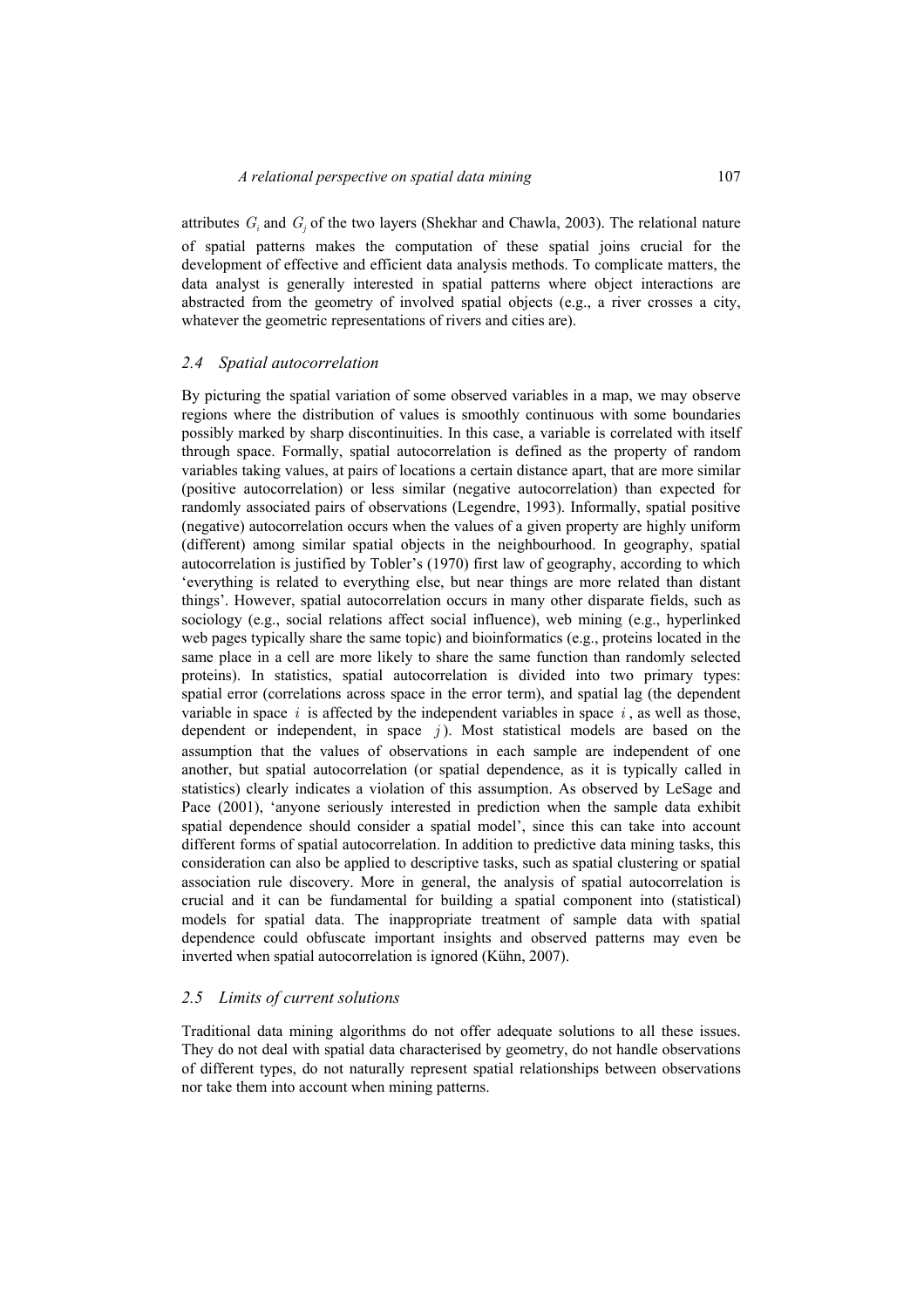To overcome some of these limitations, several extensions have been investigated in spatial statistics, where spatial dependence is typically modelled by the following linear models (LeSage and Pace, 2001):

 $y = X\alpha + \beta Dy + DX\gamma + \in$ 

where:

- 1 *y* is the  $n \times 1$  vector of observations of the dependent (or response) variable
- 2  $\alpha$  considers the influence of the independent (or explanatory) variables observed in *i* on the response variable in *i*
- 3 *D* is an  $n \times n$  matrix, called spatial weight matrix, which defines the neighbourhood. i.e.,  $D_{ij} > 0$  for observations *j* sufficiently close (as measured by some metric) to observation *i*,  $D_{ii}$  > 0 otherwise
- 4 *β* reflects the strength of the spatial dependence on the response variable of the neighbours
- $5\gamma$  reflects the strength of the spatial dependence on the explanatory variables of the neighbours
- 6  $\epsilon$  reflects the 'noise' or a stochastic disturbance in the spatial dependence relation.

However, the application of these spatial models still presents some problems. First, the spatial weight matrix *D* has to be carefully defined in order to specify to what extent a spatially close observation in space *j* can affect the response observed in *i*. With a proper choice of *D*, the residual error should, at least theoretically, have no systematic variation. Second, it is unclear how *D* can express the contribution of different spatial relationships, such as a polluting industry in an 'adjacent' area and a highway 'crossing' the same area. Third, spatial dependencies are all handled in a pre-processing or feature extraction step, which typically ignores the subsequent data mining step. In principle, a data mining method, which can handle spatial dependencies directly, presents the advantage of considering only those dependencies that are really relevant to the task at hand. Fourth, all spatial objects involved in spatial phenomena (rows of matrix *X*) are uniformly represented by the same set of attributes. This can be a problem when spatial objects are of different types and are characterised by different properties. Fifth, there is no clear distinction between the reference (or target) objects, which are the main subject of analysis and the task-relevant objects, which are spatial objects 'in the neighbourhood' that can help to account for the spatial variation.

#### **3 Opportunities for a relational approach**

The problems reported above are due to the fact that in spatial data mining, the units of analysis are typically composed of several spatial objects with different properties and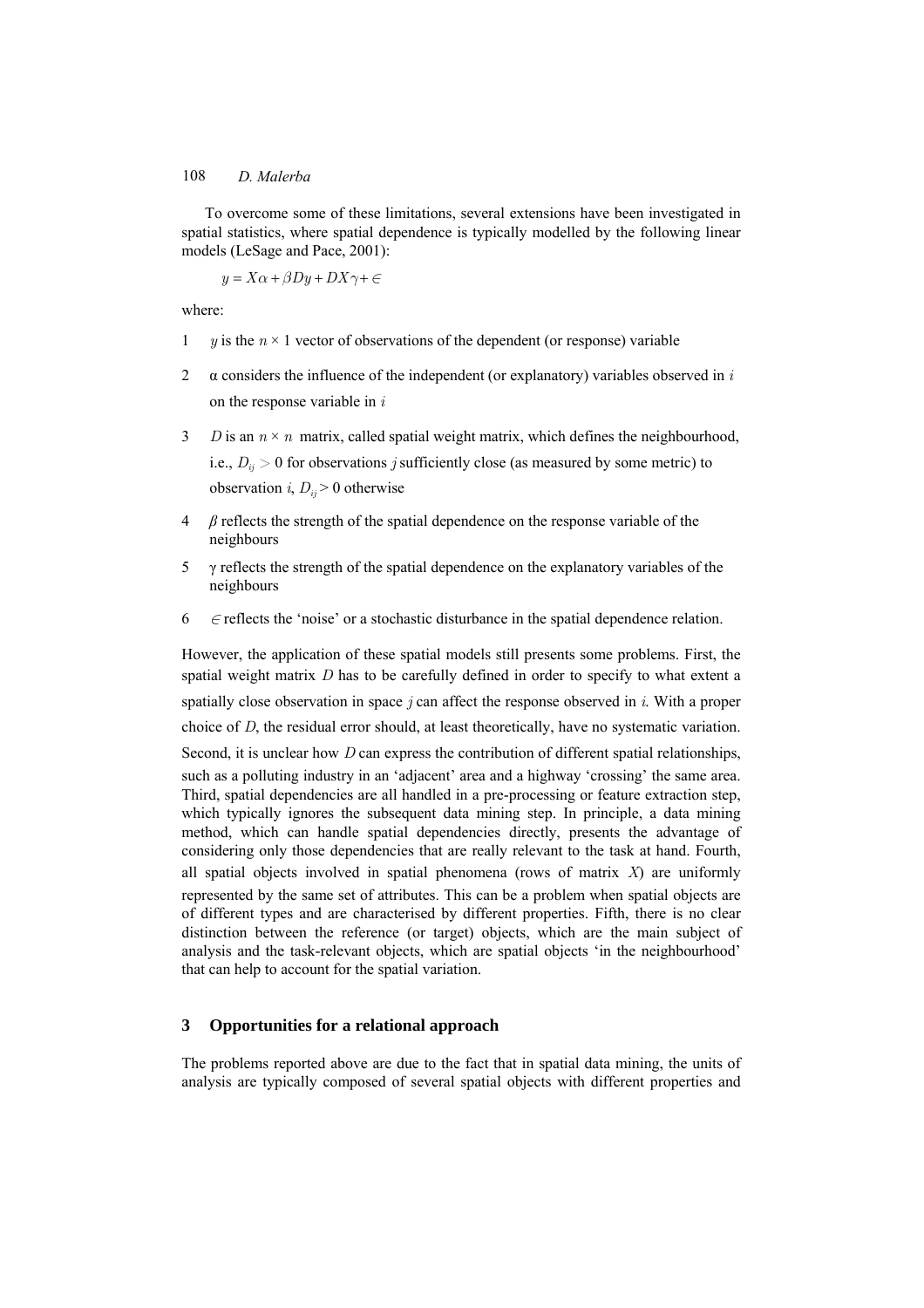such that each relation  $R_i$  has a number of elementary attributes  $A_1^i, \ldots, A_{m_i}^i$  and possibly that their structure cannot be easily accommodated into a classical double-entry table, whose columns correspond to elementary (nominal, ordinal or numeric) single-valued attributes. In fact, spatial datasets can be naturally modelled as a set of relations *R*1,…,*Rn*, a geometry attribute  $G_i$  (in which case, it is a layer). Relationships are either explicitly modelled by means of foreign key constraints or implicitly represented by spatial joins.

#### *Example*

To investigate the social effects of public transportation in a British city, a spatial data set made of three relations is considered (see Figure 2). The first relation *ED* contains information on enumeration districts, which are the smallest area units for which census data are published in UK. In particular, *ED* has two attributes, the identifier of an enumeration district and a geometry attribute (a closed polyline), which describes the area covered by the enumeration district. The second relation *BL* describes all the bus lines, which cross the city. In this case, relevant attributes are: the name of a bus line, the geometry attribute (a line) representing the route of a bus and the type of bus line (classified as main or secondary). The third relation *CE* contains some census data relevant for the problem, namely, the number of households with 0, 1, or  $\geq 2$  cars. This relation also includes the identifier of the enumeration district, which is a foreign key for the table *ED*. A unit of analysis corresponds to an enumeration district (the reference object), which is described in terms of the number of cars per household and crossing bus lines (bus lines are the task-relevant objects). The relationship between reference objects and task-relevant objects is established by means of a spatial join, which computes the intersection between the two layers *ED* and *BL*. This relationship allows us to discover truly relational patterns, such as 'the enumeration districts with a high percentage of households which own less than two cars, are served by at least two bus lines, one of which is a main bus line'. Here, the verb 'served' is purposely introduced, to show that spatial patterns of interest may not necessarily be expressed in terms of the original spatial predicates used in the spatial join operations. The most obvious interpretation of this verb can be the topological relation 'intersect' between the area of an enumeration district and the bus line, although other more sophisticated interpretations are possible (e.g., on the basis of the length of the intersected line). However, it may well be the case that an enumeration district with few households owning less than two cars is not actually crossed by a bus line, but rather it is spatially surrounded by several other enumeration districts where all conditions above hold. To take this spatial autocorrelation into account, a spatial join between *ED* and itself can be computed and the relational patterns can be searched across the units of analysis.

The previous example shows that MRDM offers the most suitable setting for spatial data mining tasks. Indeed, MRDM tools can be applied directly to data distributed over several relations to find relational patterns, which involve multiple relations (Džeroski and Lǎvrac, 2001). Relational patterns can be expressed not only in SQL, but also in first-order logic (or predicate calculus), which explains why many MRDM algorithms originate from the field of inductive logic programming (ILP) (Muggleton, 1992; De Raedt, 1992; Lǎvrac and Džeroski, 1994).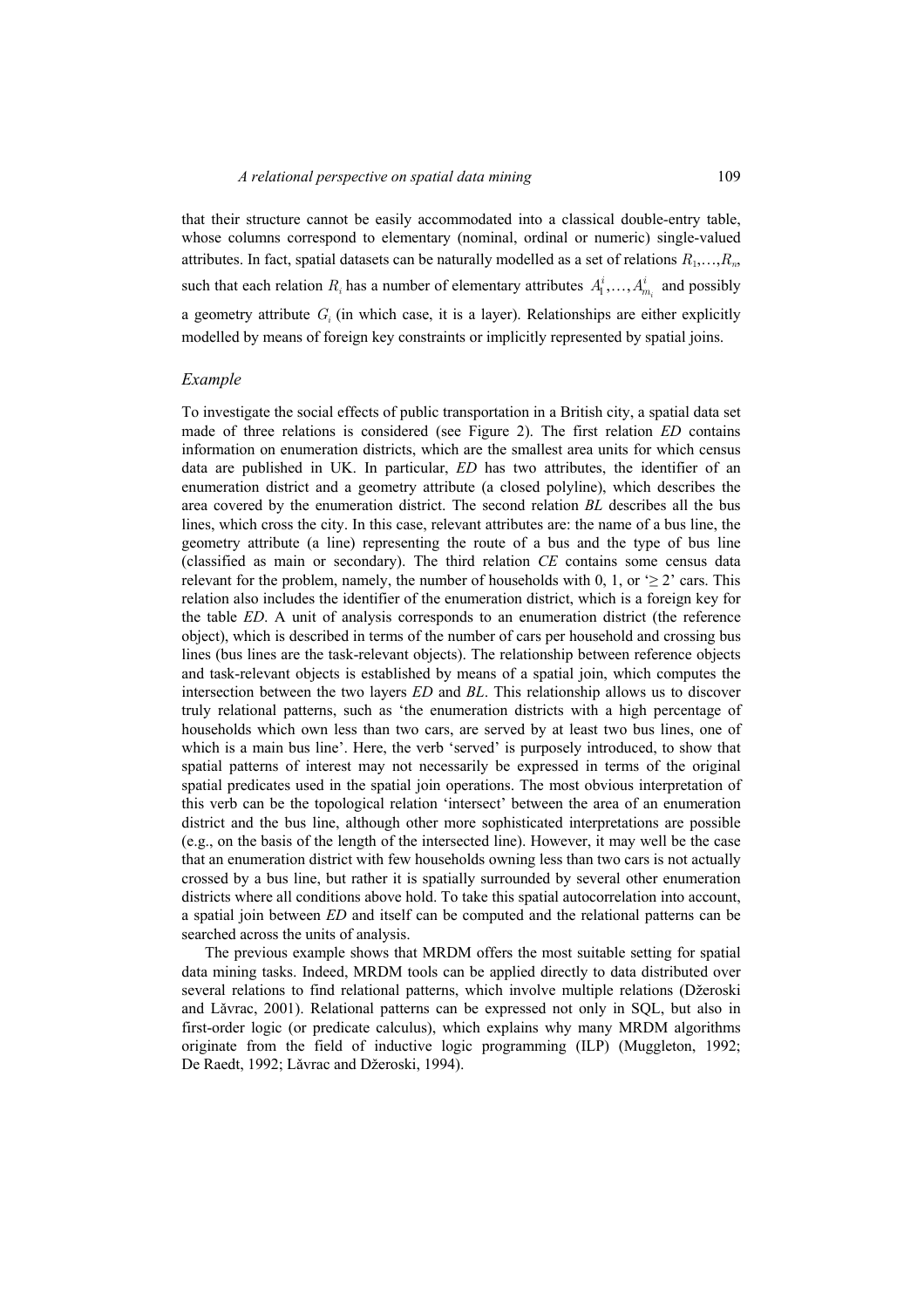| ED |  | ம |          |                       | Area | BL |                      | <b>Name</b> | Line                         |      | <b>Type</b> |  |
|----|--|---|----------|-----------------------|------|----|----------------------|-------------|------------------------------|------|-------------|--|
|    |  |   | 03bsfc01 |                       |      |    |                      | 15a         |                              | main |             |  |
|    |  |   |          |                       |      |    |                      |             |                              |      |             |  |
| CE |  | 뜨 |          | #households<br>no car |      |    | #households<br>1 car |             | #households<br>$\geq$ 2 cars |      |             |  |
|    |  |   | 03bsfc01 |                       | 80   |    |                      | 143         | 67                           |      |             |  |

**Figure 2** Relational representations of data on the social effects of public transportation in a British city (see online version for colours)

Notes: *ED* and *BL* are two layers since each of them has a geometric attribute. *CE* has a foreign key for *ED*.

Upgrading a classical data mining algorithm devised for double-entry tabular data to a relational setting is not a trivial task (Van Laer and De Raedt, 2001). For instance, it may be necessary to extend the definition of distance measure to data distributed among several tables. For propositional patterns expressed as pure conjunctive (queries) or pure disjunctive (clauses) formulae, the generality order  $\succeq$  coincides with the subset (⊂)

relation, while for relational patterns it is necessary to consider different generality orders (e.g., *θ*-subsumption), whose computation is NP-complete (Gottlob and Leitsch, 1985). Consequently, search efficiency is a concern for MRDM algorithms, which use some form of 'declarative bias' to limit the search space for interesting patterns. An exhaustive list of theoretical results and techniques that have been developed to improve the efficiency and scalability of MRDM approaches is reported in Blockeel and Sebag (2003).

The handling of spatial data adds difficulties to the upgrading of classical data mining algorithms. Indeed, it is necessary to define a representation of spatial objects, to define operators for spatial joins, to optimise the computation of spatial joins with spatial indexes, to distinguish reference from task-relevant objects and to devise some visualisation techniques of discovered patterns on maps.

# **4 Challenges for a relational approach**

Although the MRDM setting seems the most suitable for spatial data mining, there are still several challenges that must be overcome and issues that must be resolved before the relational approach can be effectively applied to spatial data mining. Some of them are reported in the following.

#### *4.1 Spatial relationships are many and not explicitly modelled*

Many MRDM methods take advantage of knowledge on the data model (e.g., foreign keys), which is obtained free of charge from the database schema, in order to guide the search process. However, this approach does not suit spatial databases, since the database navigation is also based on the spatial relationships, which are not explicitly modelled in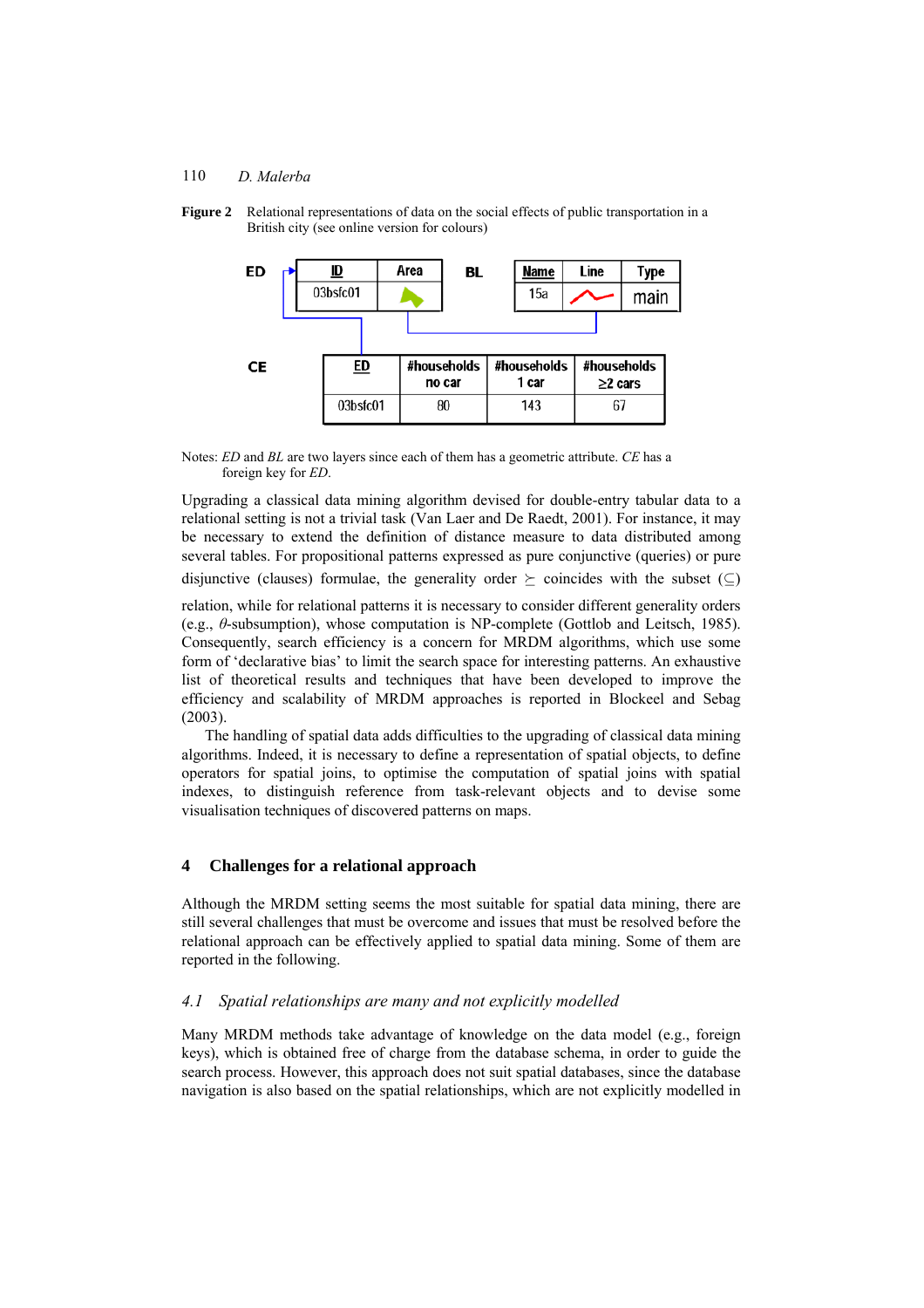the schema. To solve this problem, spatial relationships can be computed and explicitly represented during the pre-processing step of the knowledge discovery process. This approach is typically applied by statisticians before computing the spatial weight matrix *D*. It has also been adopted in the GeoMiner system (Han et al., 1997), whose data mining algorithms, though, operate on a single database relation obtained from the pre-processing step. Also Ester et al. (1999) propose to pre-compute distance, direction and topological relations and to materialise (i.e., store) them into some database relations (called neighbourhood indices), which are then used by data mining algorithms to efficiently retrieve all neighbours (with respect to some spatial relation) of a given spatial object. A feature extraction module is implemented into the ARES system (Appice et al., 2005) to pre-compute spatial relationships, which are converted into Prolog facts used by the ILP system SPADA (Malerba and Lisi, 2001) to generate spatial association rules. The pre-computation is justified by the fact that spatial databases are rather static, since there are not many updates on objects such as geographic maps. However, the number of spatial relationships between two layers can be very large and many of them might be unnecessarily extracted. The alternative is to dynamically perform spatial joins only for the part of the hypothesis space that is really explored during the search by a data mining algorithm. This approach has been implemented in two MRDM systems, namely SubgroupMiner for subgroup mining (Klosgen and May, 2002) and Mrs-SMOTI for regression analysis (Malerba et al., 2005). Both systems achieve a tight integration with a spatial DBMS (namely, Oracle Spatial) and have been applied to datasets where few spatial relationships are actually computed. Spatial index structures, such as R-trees (Guttman, 1984), are used to speed up the processing of spatial joins. However, scalability remains a problem when many spatial predicates have to be computed. A scalability issue arises also in spatial statistics, since the spatial weight matrix *D* can be very large and sparse (LeSage and Pace, 2001).

### *4.2 Spatial autocorrelation can bias feature selection*

Although the presence of autocorrelation in spatial phenomena strongly motivates a MRDM approach to spatial data mining, it also introduces additional challenges. In particular, it has been proven that the combined effect of autocorrelation and concentrated linkage (i.e., high concentration of objects linked to a common neighbour) (see Figure 3) can bias feature selection in relational classification (Jensen and Neville, 2002). In particular, the distribution of scores for features formed from related objects with concentrated linkage presents a surprisingly large variance when the class attribute has a high autocorrelation. This large variance causes feature selection algorithms to be biased in favour of these features, even when they are not related to the class attribute, that is, they are randomly generated. Conventional hypothesis tests, such as the  $\chi^2$ -test for independence, which evaluate statistically significant differences between proportions for two or more groups in a dataset, fail to discard uninformative features. Indeed, they are based on the i.i.d. assumption, while observations drawn from a relational data set may not be independent. Most MRDM algorithms do not account for this bias, a notable exception being a relational probability tree-learning algorithm that uses a randomisation test to adjust for feature selection bias (Neville et al., 2003). Pseudo samples are generated from the relational data by retaining the linkage present in the original sample and the autocorrelation among the class labels, and, at the same time, by destroying the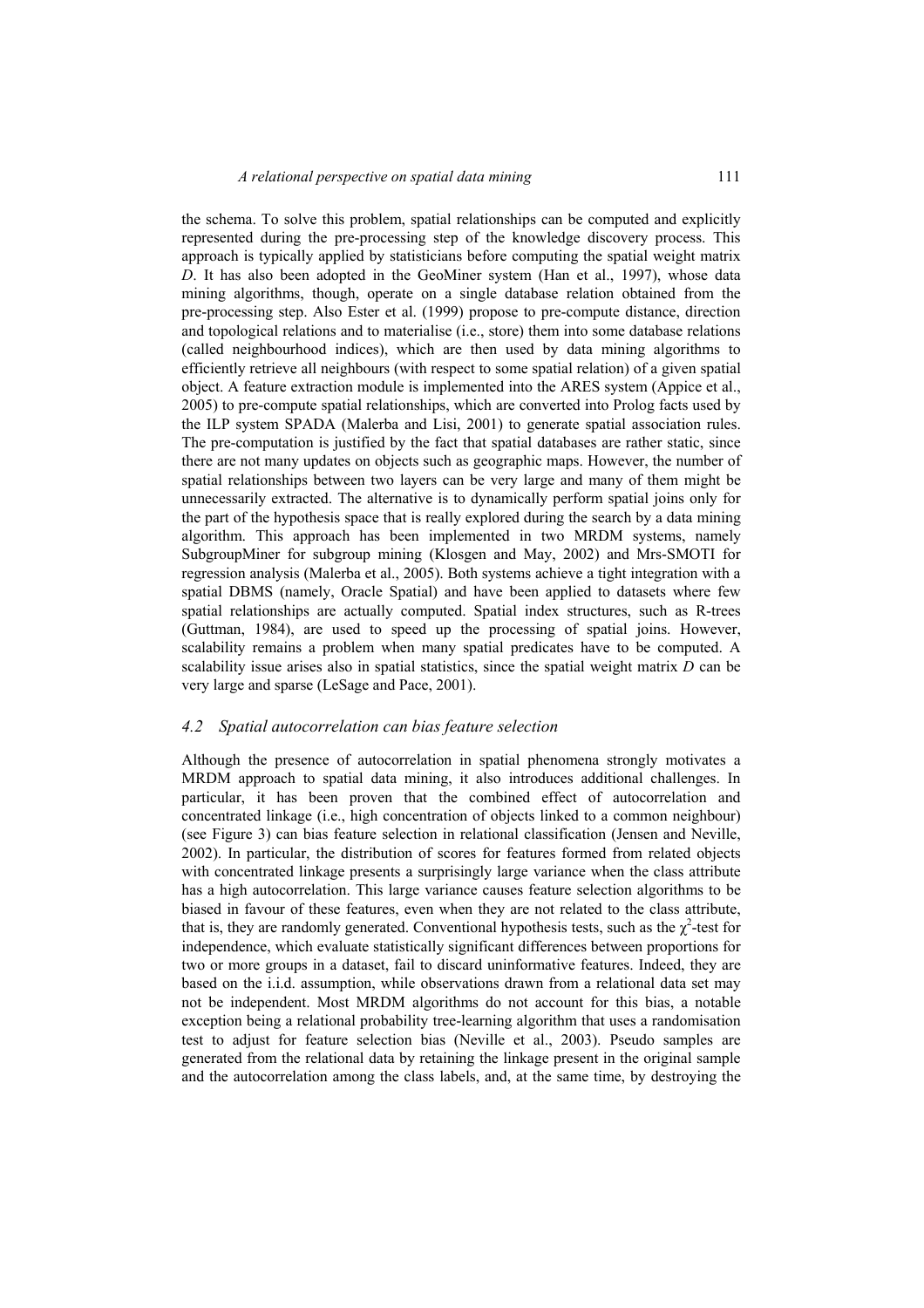correlation between the original attributes and the class labels. Therefore, pseudo samples appropriately conform to the null hypothesis and can be used to estimate a p-value for the actual data.

**Figure 3** (a) Examples of low and high linkage between *ED*'s and bus lines (b) examples of low and high autocorrelation between *ED*'s crossed by the same bus line (see online version for colours)



# *4.3 Learning from unlabeled spatial data*

Inductive learning algorithms designed for predictive tasks may require large sets of labelled data. However, the common situation is that only few labelled training data are available for mining, although a very large test set must be classified. This is especially true in geographical data mining, where large amounts of unlabeled geographical objects (e.g., map cells) are available and manual annotation is fairly expensive. Inductive learning algorithms would actually use only the few labelled examples to build a prediction model, thus, discarding a large amount of information potentially conveyed by the unlabeled instances. The idea of transductive inference (or transduction) (Vapnik, 1998) is to analyse both the labelled (training) data and the unlabeled (working) data to build a classifier and classify (only) the unlabeled data as accurately as possible. Transduction is based on a (semi-supervised) smoothness assumption according to which, if two points  $x_1$  and  $x_2$  in a high-density region are close, then the corresponding outputs *y*1 and *y*2 should also be close (Chapelle et al., 2006). However, in spatial domains, where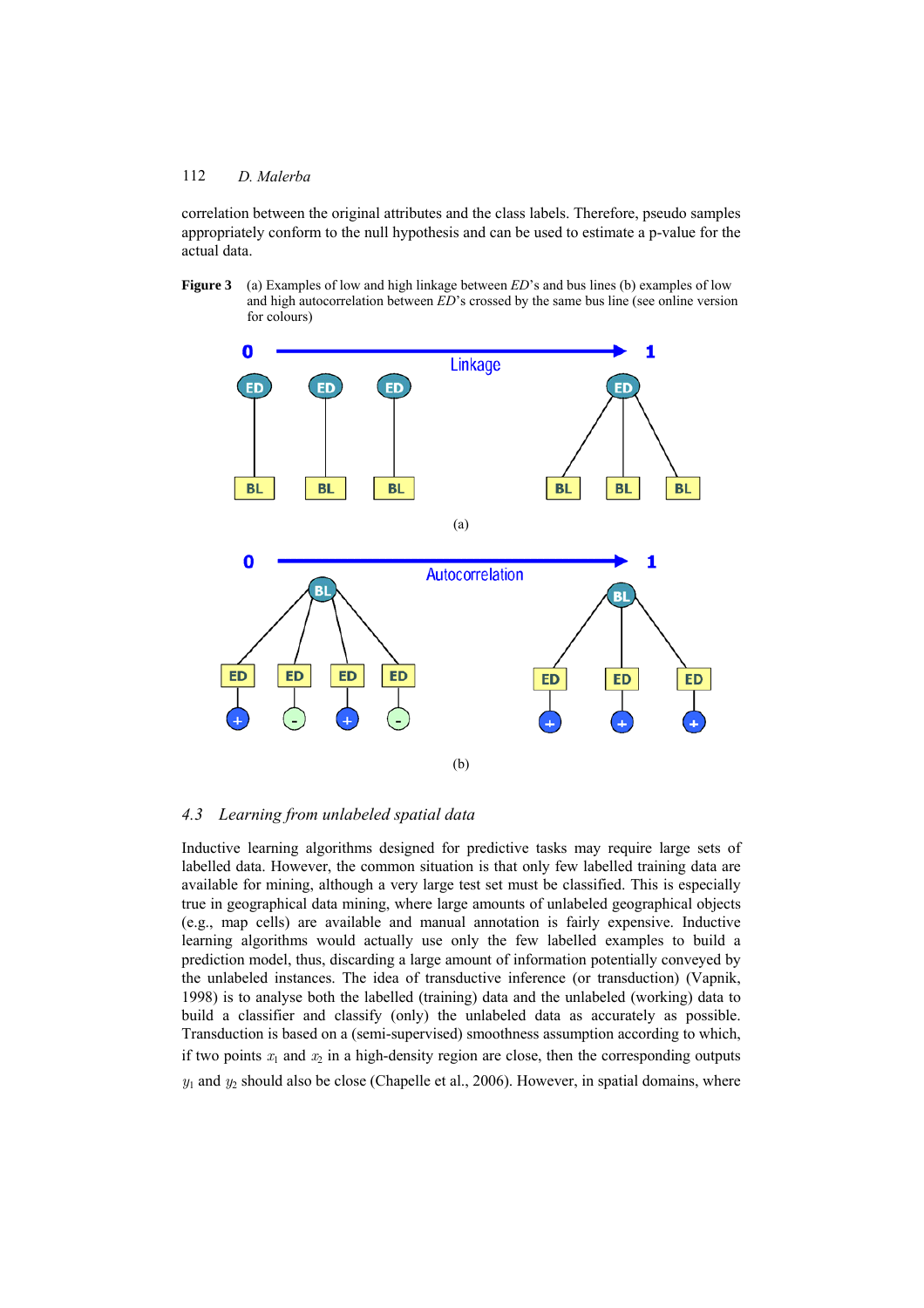closeness of points corresponds to some spatial distance measure, this assumption is implied by (positive) spatial autocorrelation. Therefore, the transductive setting seems especially suitable for spatial classification and regression, and more in general, for those relational learning problems characterised by autocorrelation on the dependent variables. Only recently, a work on transductive relational learning has been reported in the literature (Malerba et al., 2009): some preliminary results on spatial classification tasks show the effectiveness of the transductive approach.

#### *4.4 Spatially lagged prediction models demand for collective inference*

In predictive data mining tasks, the generation of patterns, which express the spatial autocorrelation of the dependent variable, raises the issue of how inference on new cases should be performed. Indeed, these patterns take the form:

$$
y_i = f(x_i, x_{N(i)}, y_{N(i)}),
$$

 $y_{N(i)}(x_{N(i)})$  represents the value(s) of the dependent (independent) variable for *i*'s where  $y_i(x_i)$  is the value of the dependent (independent) variable in space  $i$ , while neighbour(s). For instance, the price level for goods at a retail outlet in a city depends on the price for the same goods in the vicinity. In order to predict  $y_i$  it is necessary to know the value(s) of  $y_{N(i)}$ , which might be unavailable (the related values of the dependence variable are to be inferred as well). In this case, both  $y_i$  and all unknown values  $y_{N(i)}$  have to be inferred collectively. A possible approach to collective inference combines locally learned individual inference models with a joint inference procedure (e.g., relaxation labelling) to make an inference. An example is iterative classification (Neville and Jensen, 2000), which dynamically updates the attributes of some objects as inferences are made about related objects. Inferences made with high confidence in initial iterations are fed back into the data and are used to inform subsequent inferences about related objects. Iterative classification works well when the classification model allows us to make initial inferences accurately, otherwise all subsequent predictions will be misled due to a ripple effect. An alternative approach is to use joint relational models, which first estimate the joint probability distribution over the variables of objects both in *i* and in

 $N(i)$  and then jointly infer the values of both  $y_i$  and  $y_{N(i)}$ . In particular, probabilistic relational models can be used to represent a joint probability distribution over the attributes of a relational dataset (Getoor et al., 2001; Neville and Jensen, 2003). By making inferences about multiple instances simultaneously, joint inference can exploit autocorrelation in the data to improve predictions (Jensen et al., 2004). Therefore, this inference procedure seems particularly suitable for spatial data sets and should be better investigated in the context of spatial data mining.

### *4.5 Spatial patterns can be discovered at various levels of granularity*

Spatial objects are often organised in hierarchies. By descending/ascending through a hierarchy, it is possible to view the same spatial object at different levels of abstraction (or granularity). Spatial patterns involving the most abstract spatial objects can be well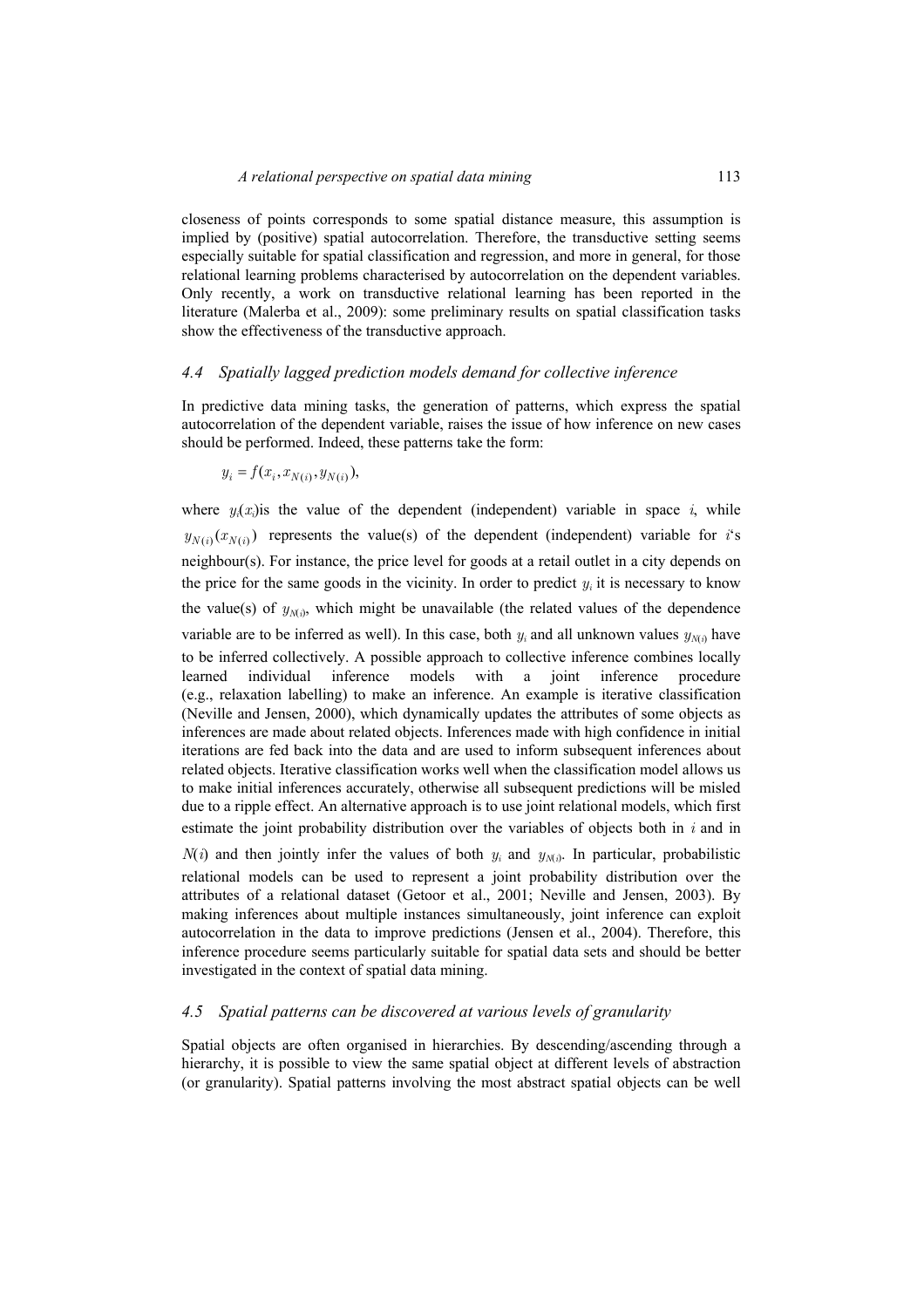supported but at the same time, they are the less confident. Therefore, spatial data mining methods should be able to explore the search space at different granularity levels in order to find the most interesting patterns (e.g., the most supported and confident). In the case of granularity levels defined by a containment relationship, this corresponds to exploring both global and local aspects of the underlying phenomenon. Very few data mining techniques automatically support this multiple-level analysis. In general, the user is forced to repeat independent experiments on different representations and results obtained for high granularity levels are not exploited to control search at low granularity levels (or vice versa). Two noticeable exceptions are represented by Geo-associator (Koperski and Han, 1995), a module of GeoMiner which mines spatial association rules from data represented in a single relation (table) of a relational database, and SPADA (Malerba and Lisi, 2001), which discovers multi-level spatial association rules from relational data. SPADA has also been used in an associative classification framework: once strong spatial association rules with only the class label in the consequent are extracted for each granularity level, they are used to mine either propositional or structural spatial classifiers (Ceci et al., 2004; Cesi and Appice, 2006).

# *4.6 Automatically exploiting background knowledge on spatial phenomena*

A large amount of knowledge is often available on spatial phenomena. This is particularly true in the special case of geographic knowledge discovery, where relations among spatial objects express natural geographic dependencies (e.g., a port is adjacent to a water body). These dependences are expressed in non-novel or uninteresting patterns, but with very high support and confidence. If this geographic knowledge were used to constrain the search for new patterns, the scalability of the spatial data mining algorithms would greatly increase. Actually, these dependencies are represented either in geographic database schemas through one-to-one and one-to-many cardinality constraints or in geographic ontologies. Therefore, they can be used at no additional cost in a MRDM perspective, thus, moving a step forward toward knowledge-rich data mining (Domingos, 2007). In the context of spatial data mining, both Appice et al. (2005) and Bogorny et al. (2006) explain how to use knowledge to constrain the search space for spatial association rules.

# *4.7 Embedding spatial reasoners in spatial data mining systems*

Spatial reasoning is the process by which information about objects in space and their relationships are gathered through measurement, observation or inference and used to reach valid conclusions regarding the objects' relationships. For instance, in spatial reasoning, the accessibility of a site A from a site B can be recursively defined on the basis of the spatial relationships of adjacency or contiguity. Principles of spatial reasoning have been proposed for both quantitative and qualitative approaches to spatial knowledge representation. Quantitative spatial reasoning deals with exact numerical values, such as coordinates and distances, and are more akin to machine reasoning, while qualitative spatial reasoning (Freksa, 1991) deals with abstract representations (e.g., 'northwest' and 'far') and is more closely related to the way humans reason. Qualitative spatial reasoning is arguably efficient and can deal to some extent with imprecision, uncertainty and incompleteness, which quantitative reasoning cannot. Embedding spatial reasoning in spatial data mining is crucial to make the right inferences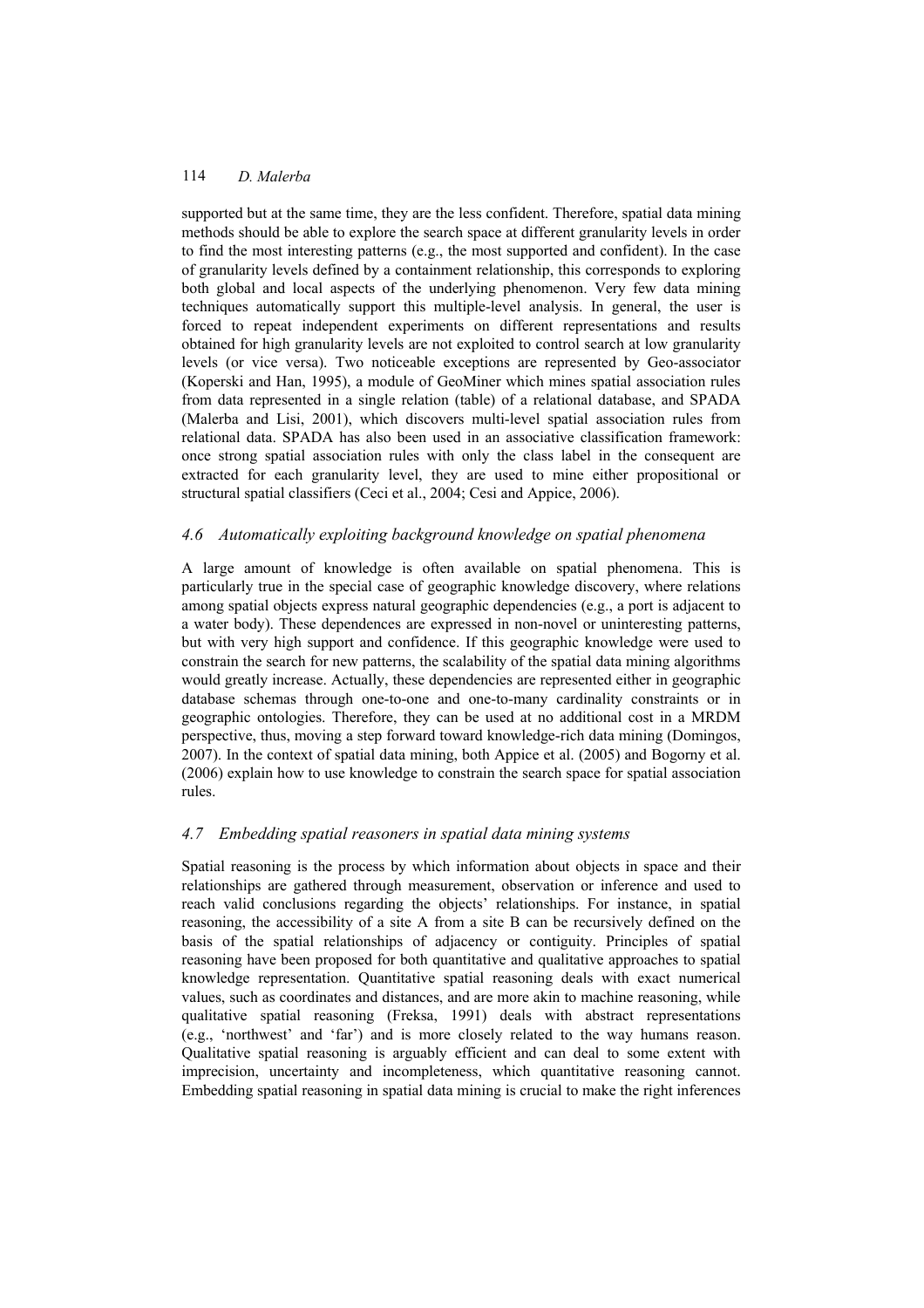either when patterns are generated or when patterns are evaluated. Surprisingly, there are few examples of data mining systems, which support some form of spatial reasoning. In SPADA, a limited form of spatial inference is supported if rules of spatial reasoning are encoded in the background knowledge (Malerba et al., 2002). In particular, SPADA applies an ILP technique, known as 'saturation', to make explicit those pieces of information that are implicit in the spatial units of analysis, given the background knowledge. However, although a general-purpose theorem prover for predicate logic can be used for spatial reasoning (as in SPADA): constraints which characterise the spatial problem solving have to be explicitly formulated, in order to make the semantics consistent with the target domain 'space'. Therefore, embedding specialised spatial inference engines in the spatial data mining systems seems to be the most promising, but still unexplored, solution.

#### **5 Conclusions**

In this paper, some important issues concerning the discovery of patterns and models from spatial data are presented and discussed. The main specificity of spatial data mining is due to the implicit definition of spatial relationships between objects. We advocate a multi-relational approach to spatial data mining in order to properly deal with these spatial relationships. This approach is promising but it poses several challenges to current MRDM systems, namely:

- 1 the absence of an explicit modelling of the task-relevant spatial relationships
- 2 the bias caused by spatial autocorrelation on feature selection
- 3 the exploitation of the many unlabeled spatial objects in a semi-supervised or transductive setting
- 4 the demand for collective inference in spatially lagged prediction models
- 5 the discovery of spatial patterns at various levels of granularity
- 6 the automated exploitation of background knowledge on spatial phenomena
- 7 the integration of spatial reasoners into spatial data mining systems.

Obviously, this list of challenges is not exhaustive, but rather it is indicative of the necessity for developing synergies between researchers interested in spatial statistics, MRDM, visualisation, spatial databases and GIS. It is hard to envisage whether the different communities of researchers will actually join forces. Nonetheless, there is good cause for optimism: real applications, such as sales prediction of individual shops, urban data analysis, location-based services, cry out for this collaboration.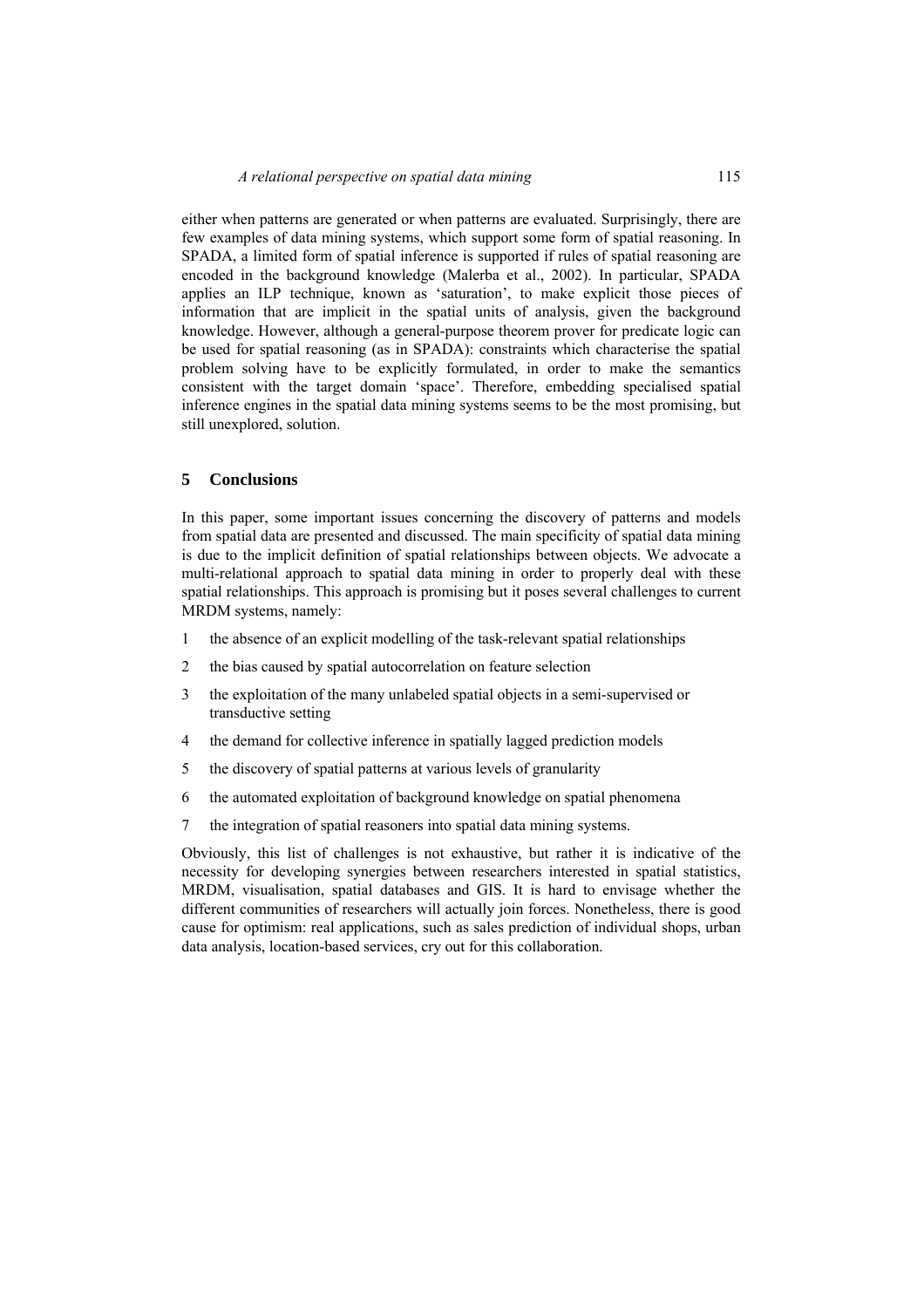### **Acknowledgements**

This paper is based on an invited talk by the author given at the IASC International Conference on Statistics for Data Mining, Learning and Knowledge Extraction, Aveiro, Portugal, 30 August to 1 September 2007. The author gratefully acknowledges Dr. Annalisa Appice and Dr. Michelangelo Ceci for their useful suggestions on earlier versions of this paper and Lynn Rudd for reading the final version.

#### **References**

- Appice, A., Berardi, M., Ceci, M. and Malerba, D. (2005) 'Mining and filtering multilevel spatial association rules with ARES', in Hacid, M.S., Ras, Z.W. and Tsumoto, S. (Eds.): *15th International Symposium On Methodologies For Intelligent Systems, ISMIS 2005*, *LNAI*, Springer, Vol. 3488, pp.342–353.
- Blockeel, H. and Sebag, M. (2003) 'Scalability and efficiency in multi-relational data mining', *SIGKDD Explorations*, Vol. 5, No. 1, pp.17–30.
- Bogorny, V., Camargo, S., Engel, P. and Alvares, L.O. (2006) 'Mining frequent geographic patterns with knowledge constraints', in *Proc. of the 14th annual ACM Int. Symposium on Advances in Geographic Information Systems*, pp.139–146.
- Buttenfield, B., Gahegan, M., Miller, H.J. and Yuan, M. (2000) 'Geospatial data mining and knowledge discovery', Technical report, University Consortium for Geographic Information Science Research White Paper, Washington, D.C., available at http://www.ucgis.org/emerging/gkd.pdf), 2000.
- Ceci, M. and Appice, A. (2006) 'Spatial associative classification: propositional vs. structural approach', *Journal of Intelligent Information Systems*, Vol. 27, No. 3, pp.191–213.
- Ceci, M., Appice, A. and Malerba, D. (2004) 'Spatial associative classification at different levels of granularity: a probabilistic approach', in Boulicaut, J.F., Esposito, F., Giannotti, F. and Pedreschi, D. (Eds.): *Proceedings of the 8th European Conference on Principles and Practice of Knowledge Discovery in Databases, PKDD 2004*, *LNAI*, Springer-Verlag, Vol. 3202, pp.99–111.
- Chapelle, O., Schölkopf, B. and Zien, A. (Eds.) (2006) *Semi-supervised Learning*, MIT Press, Cambridge, MA.
- De Raedt, L. (1992) *Interactive Theory Revision*, Academic Press, London.
- Domingos, P. (2007) 'Toward knowledge-rich data mining', *Data Mining and Knowledge Discovery*, Vol. 15, No. 1, pp.21–28.
- Džeroski, L. and Lavrǎc, N. (2001) *Relational Data Mining*, Springer-Verlag, Berlin.
- Egenhofer, M.J. and Franzosa, R. (1991) 'Point-set topological spatial relations', *International Journal of Geographical Information Systems*, Vol. 5, No. 2, pp.161–174.
- Ester, M., Kriegel, H-P. and Sander, J. (1999) 'Knowledge discovery in spatial databases', in Burgard, W., Christaller, T. and Cremers, A.B. (Eds.): *KI-99: Advances in Artificial Intelligence, 23rd Annual German Conference on Artificial Intelligence*, *LNCS*, Springer, Vol. 1701, pp.61–74.
- Freksa, C. (1991) 'Qualitative spatial reasoning', in *Proceedings of the Conference on Cognitive and Linguistic Aspects of Geographic Space*, pp.361–372.
- Gao, X., Asami, Y. and Chung, C-J.F. (2006) 'An empirical evaluation of spatial regression models', *Computers & Geosciences*, Vol. 32, No. 8, pp.1040–1051.
- Getoor, L., Friedman, N., Koller, D. and Pfeffer, A. (2001) 'Learning probabilistic relational models', in Džeroski, S. and Lavrǎc, N. (Eds.): *Relational Data Mining*, Springer-Verlag, pp.307–335.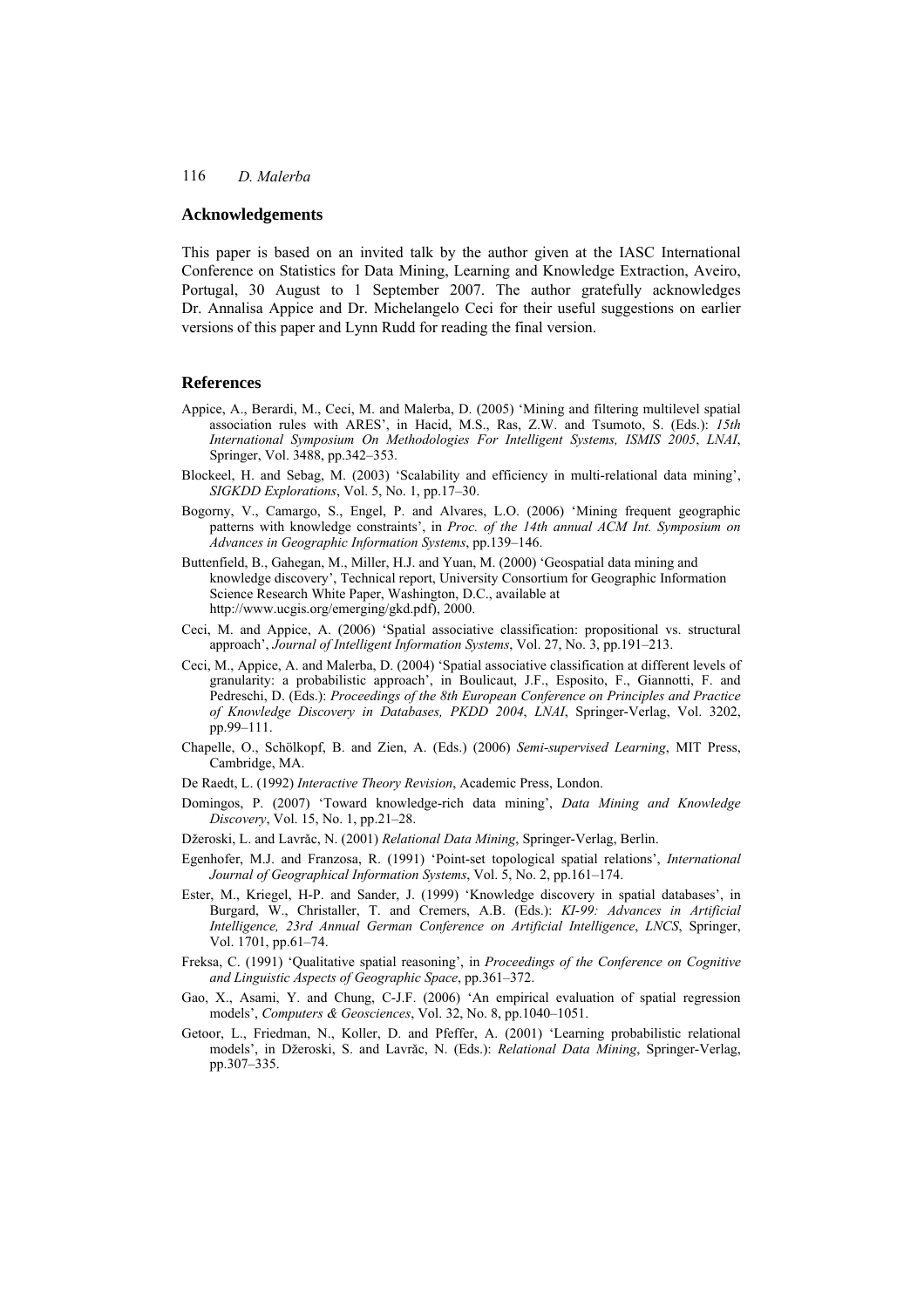- Gottlob, G. and Leitsch, A. (1985) 'Point-set topological spatial relations', *Journal of the ACM*, Vol. 32, No. 2, pp.280–295.
- Güting, R.H. (1994) 'An introduction to spatial database systems', *VLDB Journal*, Vol. 4, No. 3, pp.357–399.
- Guttman, A. (1984) 'R-trees: a dynamic index structure for spatial searching', in *Proceedings of the ACM SIGMOD Int. Conf. on Management of Data*, pp.47–57.
- Han, J., Kamber, M. and Tung, A.K.H. (2001) *Spatial Clustering Methods in Data Mining: A Survey*, Taylor and Francis, pp.188–217.
- Han, J., Koperski, K. and Stefanovic, N. (1997) 'Geominer: A system prototype for spatial data mining', in *Proceedings of the ACM SIGMOD Int. Conf. on Management of Data*, pp.553–556.
- Jensen, D. and Neville, J. (2002) 'Linkage and autocorrelation cause feature selection bias in relational learning', in *Proceedings of the Nineteenth International Conference on Machine Learning*, pp.259–266.
- Jensen, D., Neville, J. and Gallagher, B. (2004) 'Why collective inference improves relational classification', in *Proceedings of the 10th ACM SIGKDD Int. Conf. on Knowledge Discovery and Data Mining*, pp.593–598.
- Klosgen, W. and May, M. (2002) 'Spatial subgroup mining integrated in an object-relational spatial database', in Elomaa, T., Mannila, H. and Toivonen, H. (Eds.): *Principles of Data Mining and Knowledge Discovery (PKDD), 6th European Conference*, *LNAI*, Springer-Verlag, Vol. 2431, pp.275–286.
- Koperski, K. and Han, J. (1995) 'Discovery of spatial association rules in geographic information databases', in *Advances in Spatial Databases, 4th International Symposium, SSD'95*, *Lecture Notes in Computer Science*, Springer, Vol. 951, pp.47–66.
- Koperski, K., Adhikary, J. and Han, J. (1996) 'Spatial data mining: progress and challenges', in *Proc. ACM SIGMOD Workshop on Research Issues on Mining and Knowledge Discovery*, pp.1–10.
- Kühn, I. (2007) 'Incorporating spatial autocorrelation may invert observed patterns', *Diversity and Distributions*, Vol. 13, No. 1, pp.66–69.
- Laurini, R. and Thompson, D. (1992) *Fundamentals of Spatial Information Systems*, *APIC Series*, Academic Press, London, Vol. 37.
- Lavrǎc, N. and Džeroski, S. (194) *Inductive Logic Programming: Techniques and Applications*, Ellis Horwood, Chichester.
- Legendre, P. (1993) 'Spatial autocorrelation: trouble or new paradigm', *Ecology*, Vol. 74, pp.1659–1673.
- LeSage, J.P. and Pace, K. (2001) 'Spatial dependence in data mining', in Grossman, R.L., Kamath, C., Kegelmeyer, P., Kumar, V. and Namburu, R.R. (Eds.): *Data Mining for Scientific and Engineering Applications*, Kluwer Academic Publishing, pp.439–460.
- Malerba, D. and Lisi, F.A. (2001) 'Discovering associations between spatial objects: an ILP application', in Rouveirol, C. and Sebag, M. (Eds.): *Inductive Logic Programming, 11th International Conference, ILP 2001*, *LNAI*, Springer-Verlag, Vol. 2157, pp.156–163.
- Malerba, D., Ceci, M. and Appice, A. (2009) 'A relational approach to probabilistic classification in a transductive setting', *Engineering Applications of Artificial Intelligence*, to appear, Vol. 22.
- Malerba, D., Ceci, M. and Appice, A. (2005) 'Mining model trees from spatial data', in Jorge, A., Torgo, L., Brazdil, P., Camacho, R. and Gama, J. (Eds.): *Principles and Practice of Knowledge Discovery in Databases, 9th European Conference, PKDD 2005*, *LNAI*, Springer-Verlag, Vol. 3721, pp.169–180.
- Malerba, D., Esposito, F., Lisi, F.A. and Appice, A. (2002) 'Mining spatial association rules in census data', *Research in Official Statistics*, Vol. 5, No. 1, pp.19–44.
- Muggleton, S. (1992) *Inductive Logic Programming*, Academic Press, London.